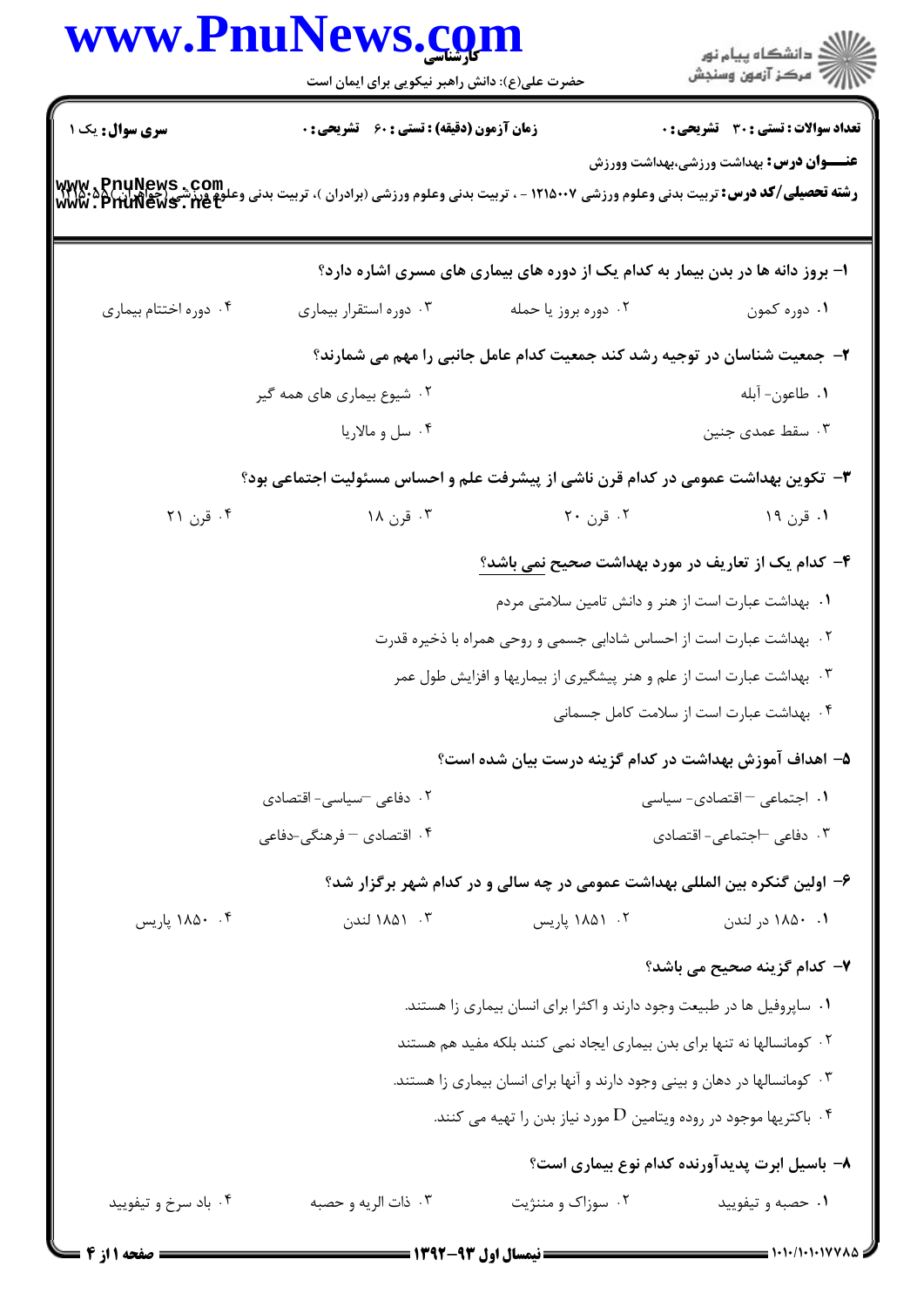|                     | www.PnuNews.com<br>حضرت علی(ع): دانش راهبر نیکویی برای ایمان است                                                                                                   |                                                                       | الاد دانشگاه پيام نور<br>الاسم مرکز آزمون وسنجش                                                |
|---------------------|--------------------------------------------------------------------------------------------------------------------------------------------------------------------|-----------------------------------------------------------------------|------------------------------------------------------------------------------------------------|
| سری سوال: ۱ یک      | <b>زمان آزمون (دقیقه) : تستی : 60 ٪ تشریحی : 0</b>                                                                                                                 |                                                                       | <b>تعداد سوالات : تستی : 30 - تشریحی : 0</b><br><b>عنـــوان درس:</b> بهداشت ورزشی،بهداشت وورزش |
|                     | <b>رشته تحصیلی/کد درس:</b> تربیت بدنی وعلوم ورزشی ۱۲۱۵۰۰۷ - ، تربیت بدنی وعلوم ورزشی (برادران )، تربیت بدنی وعلقی و Tulicas و Mww. PnuNews<br>Www. PfiuNews . 11et |                                                                       |                                                                                                |
|                     |                                                                                                                                                                    |                                                                       | ۹- کدام گزینه مربوط به کرم روده نیست <u>؟</u>                                                  |
| ۰۴ کرم کدو          | ۰۳ اکسپور                                                                                                                                                          |                                                                       | ۰۱ اسکارین مسلمان است.                                                                         |
|                     |                                                                                                                                                                    | ۱۰– افزایش فشارخون و سرطانها جزء کدام یک از عوامل بیماری زا هستند؟    |                                                                                                |
| ۰۴ شیمیایی ناشناخته | ۰۳ شیمیایی                                                                                                                                                         |                                                                       | ۰۱ روحی روانی <b>مسلم تو</b> استفاخته                                                          |
|                     |                                                                                                                                                                    |                                                                       | 11– كدام گزينه صحيح مي باشد؟                                                                   |
|                     | ۰۲ آبله مرغان اکثرا در بزرگسالان اتفاق می افتد                                                                                                                     | ۰۱ بیماری ریه در زنان بیشتر از مردان دیده می شود.                     |                                                                                                |
|                     | ۰۴ سرطان خون در کارگران معدن بیشتر دیده می شود                                                                                                                     |                                                                       | ۰۳ سرطان معده در چین شیوع بیشتری دارد                                                          |
|                     |                                                                                                                                                                    |                                                                       | <b>۱۲</b> - کدام یک جزء بیماری های ویروسی است؟                                                 |
|                     | ۰۲ اریون- رماتیسم مفصلی- طاعون                                                                                                                                     |                                                                       | ۰۱ دیفتری- مننژیت – وبا                                                                        |
|                     | ۰۴ رماتيسم مفصلي حاد- فلج اطفال- اريون                                                                                                                             |                                                                       | ۰۳ تب راجعه- تب ويروسي كبدي- اريون                                                             |
|                     |                                                                                                                                                                    | ۱۳- بهترین راه ضد عفونی کردن لباس ها و ظروف بیماری چیست؟              |                                                                                                |
|                     | ۰۲ ضد عفونی کردن                                                                                                                                                   |                                                                       | ۰۱ سترون سازی                                                                                  |
|                     | ۰۴ جوشاندن در آب                                                                                                                                                   |                                                                       | ۰۳ ضدعفونی به وسیله دارو                                                                       |
|                     | ۱۴- در کدام بیماری اگر درمان صورت نگیرد، بیمار به علت خفگی یا ایست قلبی جان خود را از دست می دهد؟                                                                  |                                                                       |                                                                                                |
| ۰۴ اریون            | ۰۳ گريپ                                                                                                                                                            | ۰۲ کزاز                                                               | ۰۱ سیاه سرفه                                                                                   |
|                     | ۱۵- برای پیش گیری از بروز کدام بیماری اقدام به مایه کوبی در سن های ۷-۱۴-۲۱ ساله انجام می شود؟                                                                      |                                                                       |                                                                                                |
| ۰۴ هپاتيت           | ۰۳ کزاز                                                                                                                                                            | ۰۲ اربون                                                              | ٠١. آبله                                                                                       |
|                     |                                                                                                                                                                    | ۱۶- کمبود ویتامین آ و ث باعث بوجود آمدن کدام بیماری در افراد می شوند؟ |                                                                                                |
| ۰۴ آبله             | ۰۳ سل                                                                                                                                                              | ۰۲ گريپ                                                               | ۰۱ سیاه سرفه                                                                                   |
|                     |                                                                                                                                                                    | ۱۷– انقباض عضلات جویدن (تریسموس) از علایم کدام بیماری است؟            |                                                                                                |
| ۰۴ اریون            | ۰۳ سیاه سرفه                                                                                                                                                       | ۰۲ سل                                                                 | ۰۱ کزاز                                                                                        |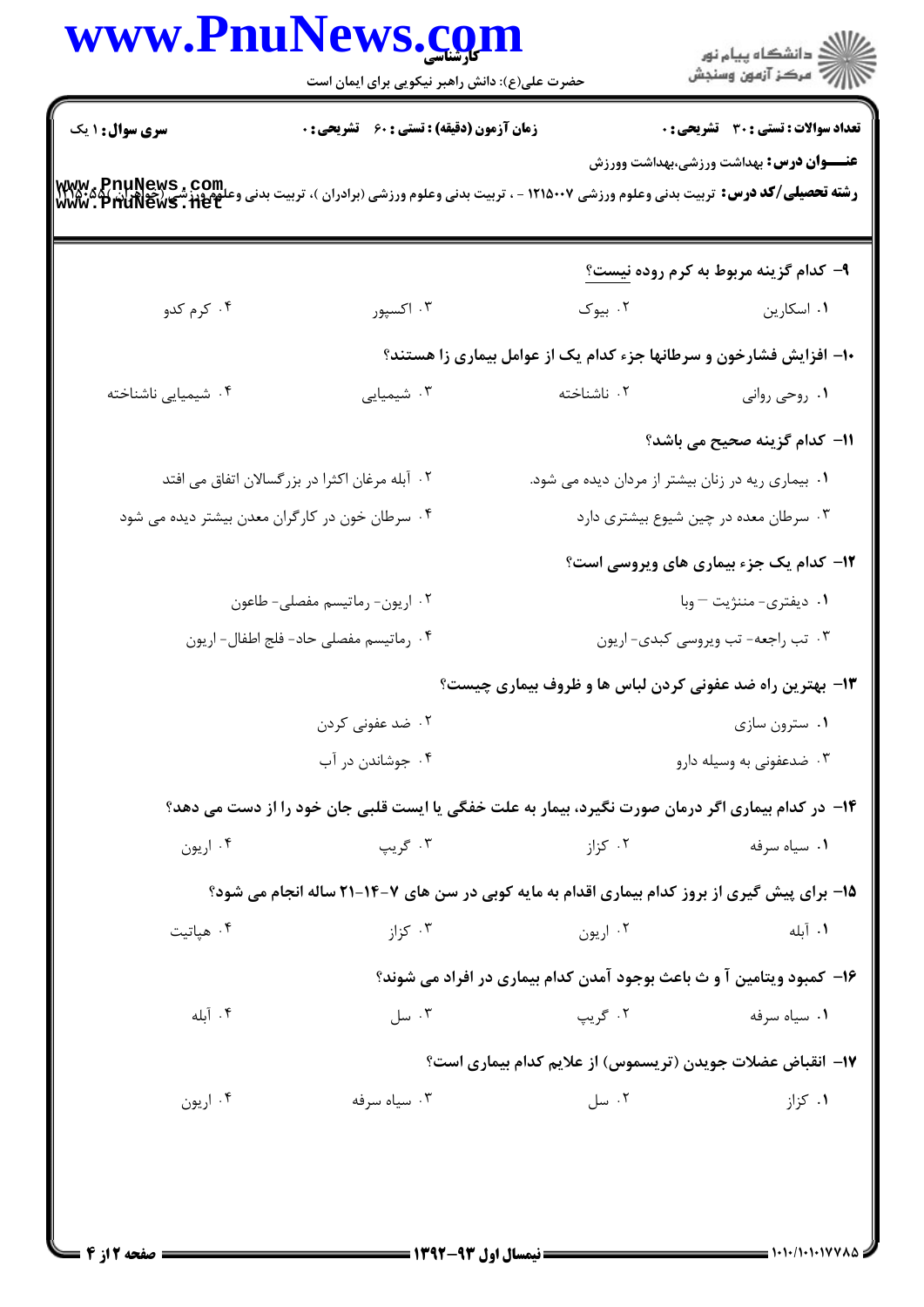| www.PnuNews.com                                                                                                                                                       |                                                    |                      | ر<br>ران دانشگاه پيام نور<br>ران مرکز آزمون وسنڊش                                                         |
|-----------------------------------------------------------------------------------------------------------------------------------------------------------------------|----------------------------------------------------|----------------------|-----------------------------------------------------------------------------------------------------------|
|                                                                                                                                                                       | حضرت علی(ع): دانش راهبر نیکویی برای ایمان است      |                      |                                                                                                           |
| <b>سری سوال : ۱ یک</b>                                                                                                                                                | <b>زمان آزمون (دقیقه) : تستی : 60 ٪ تشریحی : 0</b> |                      | <b>تعداد سوالات : تستی : 30 ٪ تشریحی : 0</b><br><b>عنـــوان درس:</b> بهداشت ورزشی،بهداشت وورزش            |
| <b>رشته تحصیلی/کد درس:</b> تربیت بدنی وعلوم ورزشی ۱۲۱۵۰۰۷ - ، تربیت بدنی وعلوم ورزشی (برادران )، تربیت بدنی وعلعی عدد<br>WWW.PIUNEWS . 118 L<br>WWW. PIIUNEWS . 118 L |                                                    |                      |                                                                                                           |
|                                                                                                                                                                       |                                                    |                      | <b>۱۸</b> – گزینه <u>نادرست</u> را مشخص کنید؟                                                             |
|                                                                                                                                                                       |                                                    |                      | ۰۱ هپاتیت A در کودکان شایع است                                                                            |
|                                                                                                                                                                       |                                                    |                      | ۰۲ دوره کمون هپاتیت B، ۲-۳ ماه است                                                                        |
|                                                                                                                                                                       |                                                    |                      | ۰۳ راه سرایت هپاتیت A از طریق خون آلوده است $\cdot$                                                       |
|                                                                                                                                                                       |                                                    |                      | ۰۴ سرایت هپاتیت A یک هفته قبل تا ۲ هفته بعد از یرقان است $\cdot$                                          |
|                                                                                                                                                                       |                                                    |                      | ۱۹- ظاهر شدن غدد لنفاوی در بدن جزء کدام یک از مراحل بروز علایم ایدز است؟                                  |
| ۰۴ مرحله چهارم                                                                                                                                                        | ۰۳ مرحله سوم                                       | ۰۲ مرحله پنجم        | ٠١ مرحله اول                                                                                              |
|                                                                                                                                                                       |                                                    |                      | <b>۳۰</b> - تغییر شکل جمجمه، بروز مشکلات روانی و بزرگی طحال از علایم کدام بیماری است؟                     |
| ۰۴ سیاه زخم                                                                                                                                                           | ۰۳ کزاز                                            | ۰۲ تالاسمی           | ۰۱ هپاتیت                                                                                                 |
|                                                                                                                                                                       |                                                    |                      | <b>۲۱</b> - یکی از شایع ترین و دردناک ترین اختلالات مفصلی که در دسته بیماری های خودایمنی قرار دارد، چیست؟ |
| ۰۴ آرتروز                                                                                                                                                             | ۰۳ کنتراکتور                                       | ۰۲ استئوپروز         | ۰۱ آرتریت                                                                                                 |
|                                                                                                                                                                       |                                                    |                      | ۲۲- مصرف طولانی مدت کورتیکوستروییدها و اختلالات هورمونی باعث بوجود آمدن کدام بیماری می شود؟               |
| ۰۴ اسیاسم                                                                                                                                                             | ۰۳ آرتریت                                          | ۰۲ استئوپروز         | ۰۱ راشي تيسم                                                                                              |
|                                                                                                                                                                       |                                                    |                      | <b>۲۳</b> - اختلالات خونی، ریوی و قلبی عروقی از تظاهرات عمومی کدام بیماری است؟                            |
| ۰۴ کنتراکتور                                                                                                                                                          | ۰۳ فلج ماهیچه                                      | ۰۲ آرتریت            | ۰۱ آرتروز                                                                                                 |
|                                                                                                                                                                       |                                                    |                      | <b>3۴- مرگ عضله قلب به چه معناست؟</b>                                                                     |
| ۰۴ سيفيليس آئورت                                                                                                                                                      | ۰۳ انفارکتوس                                       | ۰۲ آنژین صدری        | ۰۱ تصلب شرايين                                                                                            |
|                                                                                                                                                                       |                                                    |                      | ۲۵- زیاد شدن نسوج همبندی که سلولهای ظریف کبد را از بین برده و جانشین آنها می شوند را چه می نامند؟         |
| ۰۴ اولسر                                                                                                                                                              | ۰۳ پارانویا                                        | ۰۲ اختلالات باصره ای | ۰۱ سیروز                                                                                                  |
|                                                                                                                                                                       |                                                    |                      | ۲۶- چه میزان نوشیدن مشروبات الکلی کاهش شدید نیروی جسمانی را در پی دارد؟                                   |
| ۰۴ اونس                                                                                                                                                               | ۰۳ ۶ اونس                                          | ۰۲ ۵ اونس            | ۰۱ ۴ اونس                                                                                                 |
|                                                                                                                                                                       |                                                    |                      |                                                                                                           |